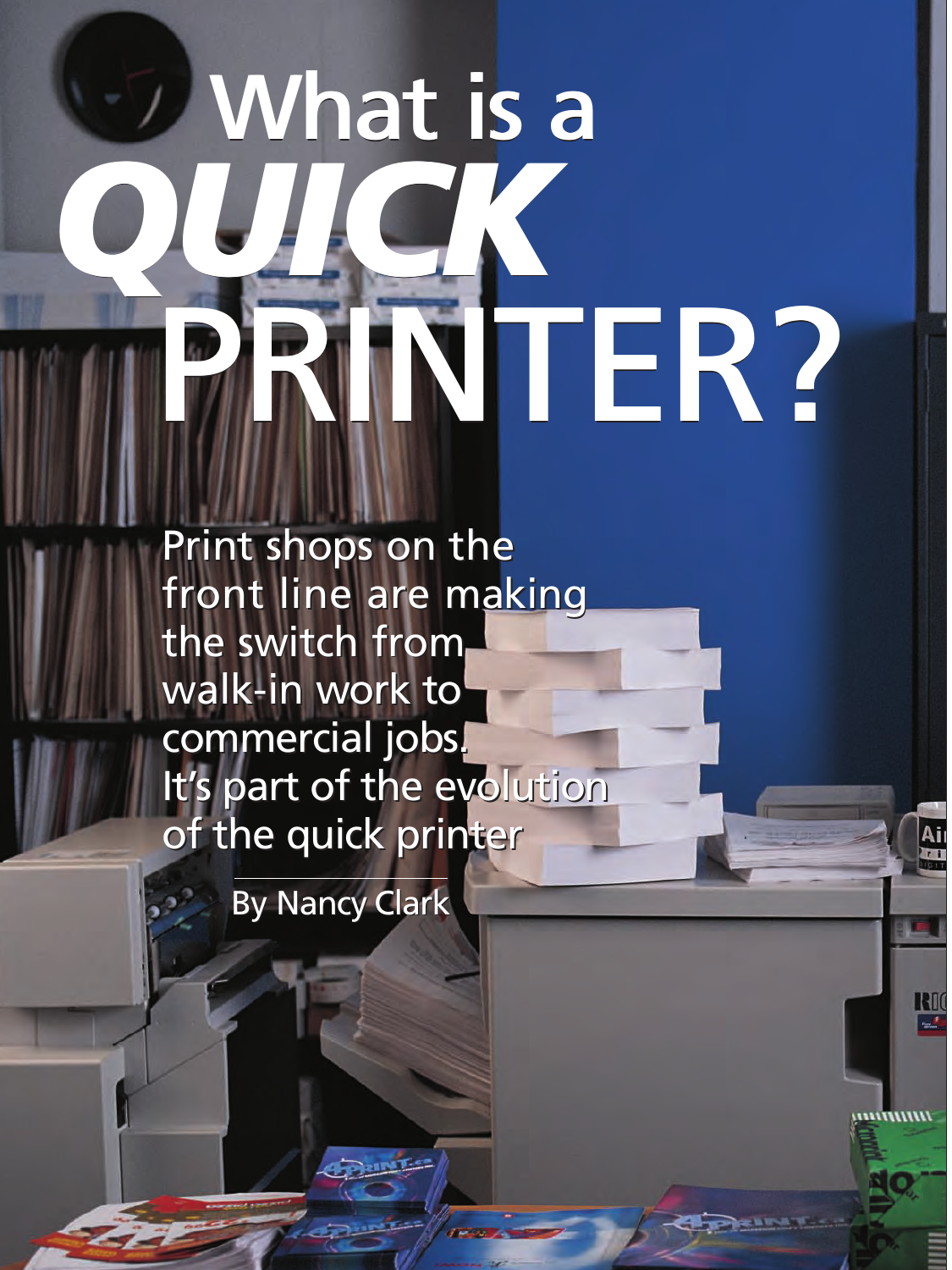**Definition of a QUICK PRINTER, 1975:** Low-end, black-and-white and two-**Definition of a QUICK PRINTER, 1975:** Low-end, black-and-white and twocolour jobs, small duplicating equipment and analogue black-and-white copiers, Itek colour jobs, small duplicating equipment and analogue black-and-white copiers, Itek Camera to shoot camera-ready artwork, print runs of 1,000 copies or less, 8.5" by 11" Camera to shoot camera-ready artwork, print runs of 1,000 copies or less, 8.5" by 11" format, retail and walk-in customers, same-day, or next-day turnaround. format, retail and walk-in customers, same-day, or next-day turnaround.

Il Colour Printing - Offset Printir

ö C

a

 $10-10-1$  m.

CHI

証 រធ

Æ.

\* Broc

**Definition of a QUICK PRINTER, 2005:** There isn't one. >> **Definition of a QUICK PRINTER, 2005:** There isn't one.



PHOTOGRAPHY: Keith Hayes

mm

**HOTOGRAPHY: Keith Hay** 

**\irwa** 'i n

IGOH

at to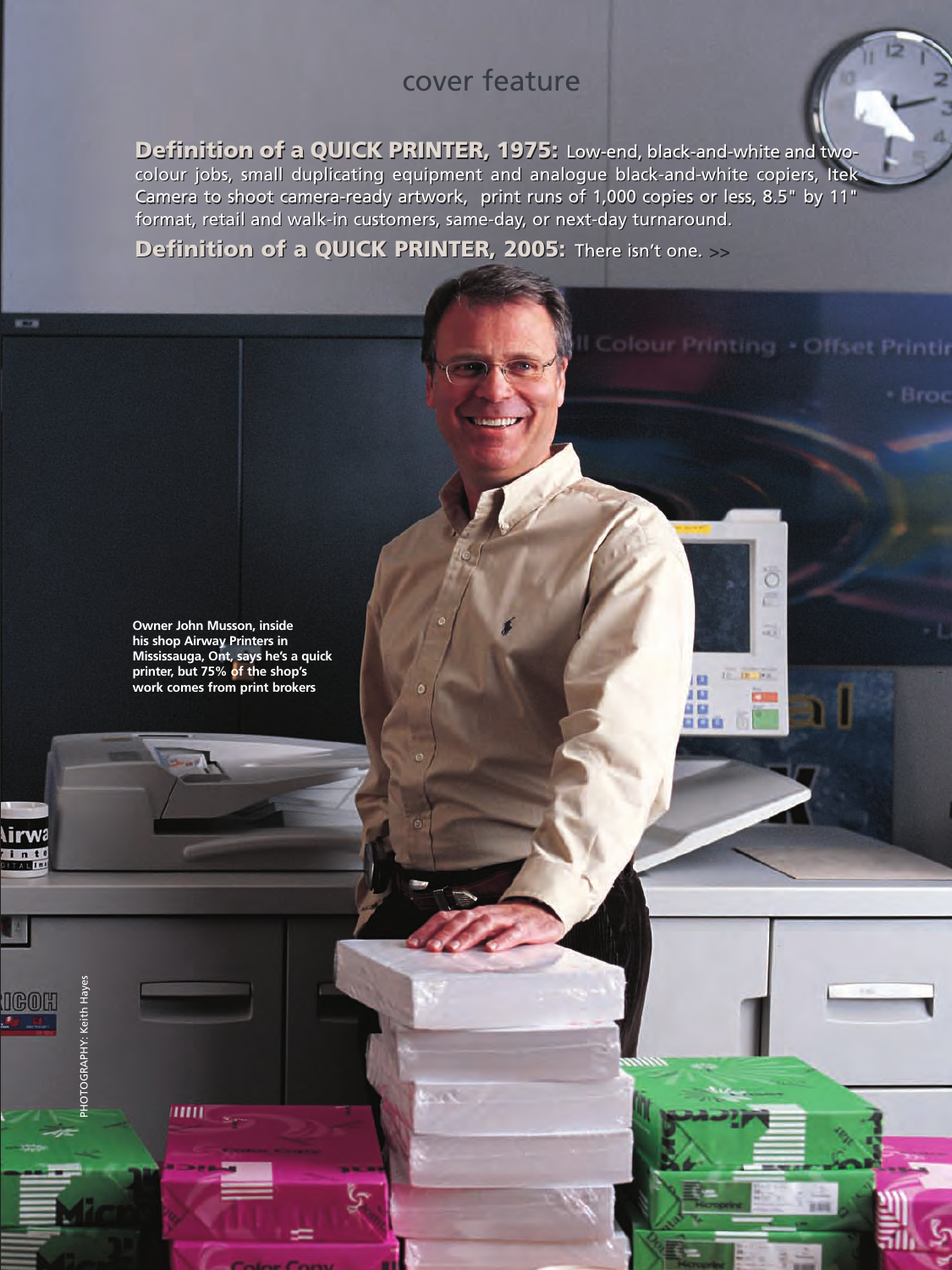All the companies contacted for this<br>
article are classified in *Graphic*<br>
Monthly **S** database as quick print-<br>
ers And yet all describe the work they do article are classified in Graphic ers. And yet all describe the work they do, the equipment they have and the customers they serve differently. Each has decided on a different business strategy to remain profitable in a changing market. Their success or lack of—will determine the future of the traditional quick printing sector. Is there still a need for storefront copy centres serving walk-ins? Or will these shops morph into short-run, digital print specialists serving retail, or even trade customers? Only time will tell. In the interim, here are a few indicators to help you decide for yourself.

#### **Is the market disappearing?**

In the fall of 2003, Henry Armstrong Quick Printing, a veteran player with 15 locations around Winnipeg, went bankrupt. Some of its locations were bought and merged with other companies, while the remaining shops were closed down entirely. Just a momentary blip in the market economy? Perhaps, but Sandy Kellett, owner of Kellett Copy Centres Ltd., with two locations in Winnipeg, sees the demise of the Armstrong chain as an omen.

"That company was older than we are. And we've been in the business 35 years," he says. "They were spread too thin. There's no doubt that the business is eroding. There's lots of capacity, but not enough work to go around. Whatever new business I have, I've taken from other printers. I don't see any new growth." With 28 employees, and annual sales of between \$1 and \$3 million,

Kellet's business has been declining by two to three percent each year.

And it's not just the Winnipeg market that looks gloomy. "There will be 10% less instant printers around by the end of 2005," predicts Dean Baxendale, president of the Ontario Association of Quick Printers, which numbers about 100 members.

"We're just not seeing the levels of volume we saw in the '80s and '90s." And though Baxendale says there will always be a market for cheap commodity printing, the question is can you still make a profit serving that market alone?

#### **Everyone is quick these days**

In 1975, the "quick" in quick printer meant something. It clearly defined a benefit for customers. "Back then commercial printers had a three- to four-week turnaround," says Derek Allan, president of Fotoprint Ltd. in Victoria, B.C., which has 35 employees and annual sales of \$3.5 million. So quick printers had an edge, offering same-day or nextday turnaround on simple, black-and-white jobs. And as early adopters of new technology, like those new-fangled colour copiers, quick printers could continually offer their customers a wider variety of capabilities at faster and faster speeds. Customers came to expect such speedy service and demand it of their commercial printers as well. "So now that fast turnaround is generic to the industry, quick has lost its meaning," says Allan. The quick printers' association in the U.S. concurs. A few years ago, it changed its name from the National Association of Quick Printers to Print Image International.

Of course, its members still sell on their quick turnaround—pride themselves on it, in fact—but it isn't the big competitive edge it used to be.

#### **Everyone's doing short runs**

Another weapon in a traditional quick printer's marketing arsenal was his expertise in short runs. He had the set-up and the equipment to handle short jobs efficiently and profitably. Quantities of 1,000 and under were his specialty. But that was before just-in-time inventory, corporate downsizing and budget slashing, the Internet, print on demand, and versioning. Gone are the days when corporations printed hundreds of thousands of brochures at one time. Gone are the days when large commercial printers could specialize solely in such large print runs. Now big, medium and small commercial printers are looking to get into or maintain their share of the short-run market. And quick printers, having perhaps made the decision to get out of the storefront copy business and by necessity expand their definition of short runs to 5,000 or less, now find themselves competing with printers they would have never come up against before.

All of a sudden the short-run field is crowded, but some quick printers are gaining the advantage by realizing they're already halfway there and that the big printers are playing catch up. "We've always been set up for small jobs. The big guys haven't. Most educated print customers understand this," says Allan. Fotoprint has found a niche between the low-end commodity copying and the high-



**34** Graphic Monthly, March/April 2005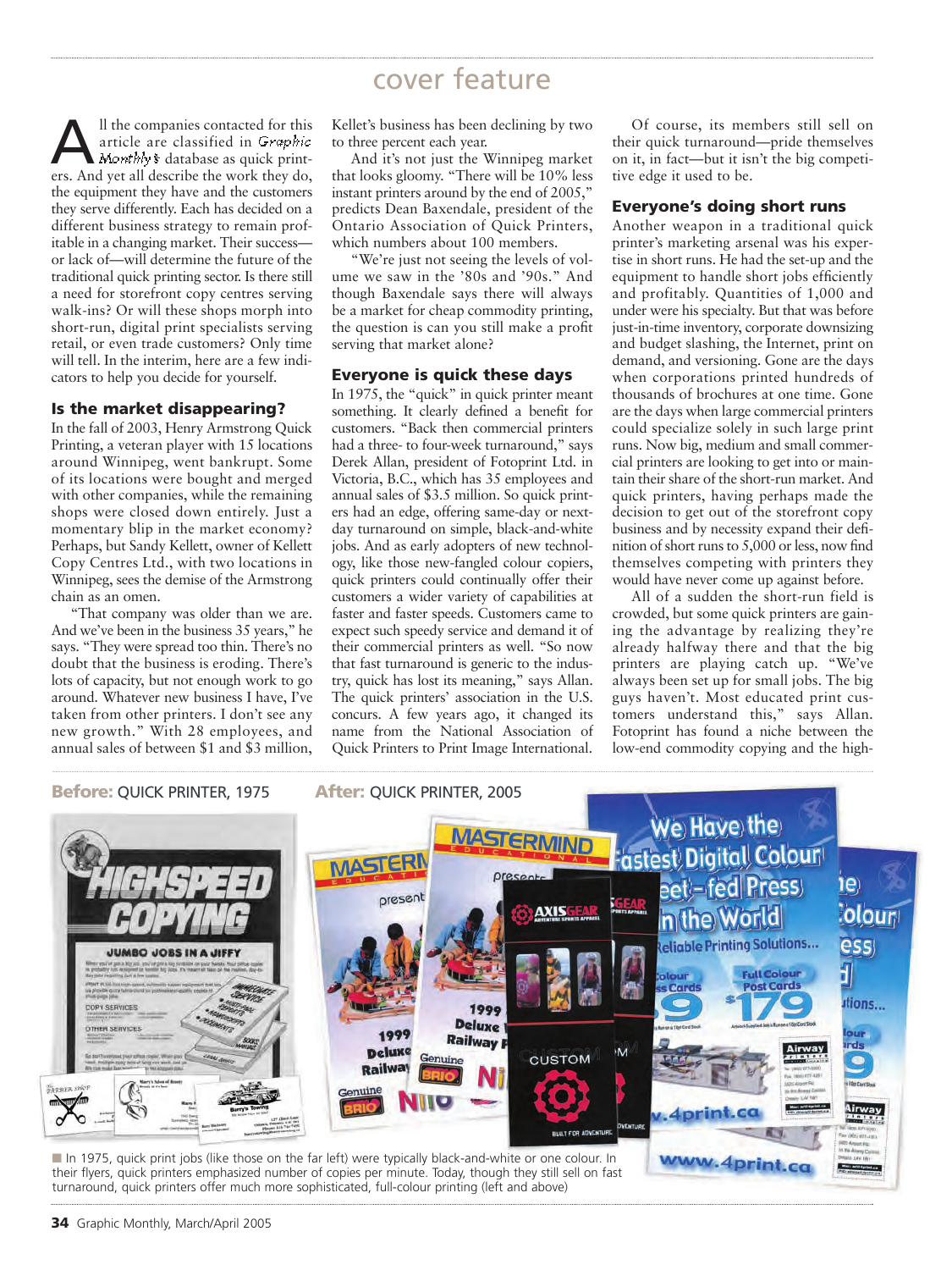end, full-colour complicated jobs. It sticks to 11" by 17" format size or smaller. "Our average order is for \$350. We do lots and lots and lots of small jobs."

#### **Black-and-white to colour**

So it seems everyone's doing short-runs. But what type of short-run work? Is all the black-and-white work of 20 years ago now being done in digital colour? Yes and no. "Printers are producing a lot of digital colour work, but it's not necessarily work that used to be black-and-white," says Larry Hunt, who publishes Larry Hunt's Color Copy News, out of Florida. "It's work that used to be done four-colour or two-colour on a small offset." The blackand-white work "is still there, but I can't say the segment is growing."

Another significant change, says Hunt, is how the jobs arrive at the shop. In a recent survey he conducted in the U.S., quick printers reported 74% of the work they produced on colour copiers was from digital originals—not off the glass. "And I expect that figure to keep on growing. It could easily reach 85% to 95%," says Hunt.

#### **Competing with big box stores**

If commercial printers are adopting the mantra of fast turnaround and short runs in ever increasing numbers, what's left for the quick printers? What else are they known for? The answer is cheap, simple, black-andwhite copying jobs. Twenty years ago city copy centres were bursting with students and other walk-ins with jobs of one to 100 copies. Now those types of customers are walking right into Staples Business Depot. "Big box stores treat copy services as a loss leader," says Allan from Fotoprint. "So they can afford to charge  $2¢$  per copy." It's a price many print shops can't match because of their higher equipment costs and employees that earn more than just minimum wage.

So if you can't compete with stores like Staples, what are the options? "Concentrate on the stuff super stores can't do," says Allan, who adds that his company walked away from copiers 12 to  $15$  years ago. Fotoprint has gone 100% digital, doing small-format, short-run work. Kellet says something similar: "We're getting away from the storefront, walk-in business, and trying to focus on short-run commercial print jobs."

In other words, they are concentrating on jobs, whether done on a copier, digital press or by traditional litho, that the stores really cannot handle—jobs that are a little more complicated than just pressing a button. The key, says John Musson, is customer service. The super stores are notorious for having frequent staff turnover and hiring people with little knowledge of print production or management. The advantage of quick printers is their better paid, more experienced and knowledgeable staff, "who can latch onto customers and keep them coming back," says Musson, who heads up 4Print.ca and Focus Printing, both in Willowdale, Ont., and Airway Printers in Mississauga, Ont.

#### **Competing against in-plants**

The Xeroxes of the world not only sell their equipment to you, but also to your retail and corporate customers. "A lot of your customers become your competitors," says Troy Mackenzie, who co-owns a Kwik Kopy franchise in Charlottetown, P.E.I. His franchise has 16 employees and annual sales of between \$1 million and \$3 million. An in-plant's capability could be as sophisticated as small-format offset and digital presses or as simple as a colour copier that also sorts, collates and staples. Again, competing and winning these clients comes down to customer service. "We make it easier for them to send the job to us, than

to do it in-house," says Mackenzie. There are different ways of doing this. Mackenzie says that in such a small market as P.E.I. it's important to be flexible and offer a variety of services. His Kwik Kopy has a mail shop and does single-colour to full-colour work. Being part of a national franchise network also has its advantages. "We send each other jobs. You know, services they have that I don't. Sometimes I send something to another location if I'm overbooked."

OAQP president Dean Baxendale, owner of First Impressions Communications in Toronto, says his strategy when dealing with customers with some in-plant capabilities is to make sure they realize the real costs, in employee time and money, of printing inhouse. He tries to get them to see that printing is not their core competency and thus not worth the trouble of doing themselves. Of course, it also helps if you take the hassle out of ordering print. Baxendale's customers can order repeat jobs, review their accounts, proofread and edit their copy and art online. "What you're trying to do is be your customer's outsourced in-plant," says Baxendale. First Impressions has 14 employees and annual sales of \$1.5 million.

Part of being an in-plant to customers is not charging them for every little item. Musson allows customers to come in, sit down beside one of his people in front of a computer screen and prepare their files and he doesn't charge for checking files. "My customers believe they are part of the printing process," he says, so they know they aren't losing any control by outsourcing their work. Musson's customers become his partners and begin to rely on the expertise Musson's people bring to the table.

#### **The customers are changing**

Quick printers traditionally serve two types of customers: storefront walk-ins and retail (small business end users). Some printers



■ **Though most quick printers still maintain a storefront look, like this Kwik** Kopy franchise in Charlottetown (left) and independent Fotoprint in Victoria (below), many are veering away from walk-in customers